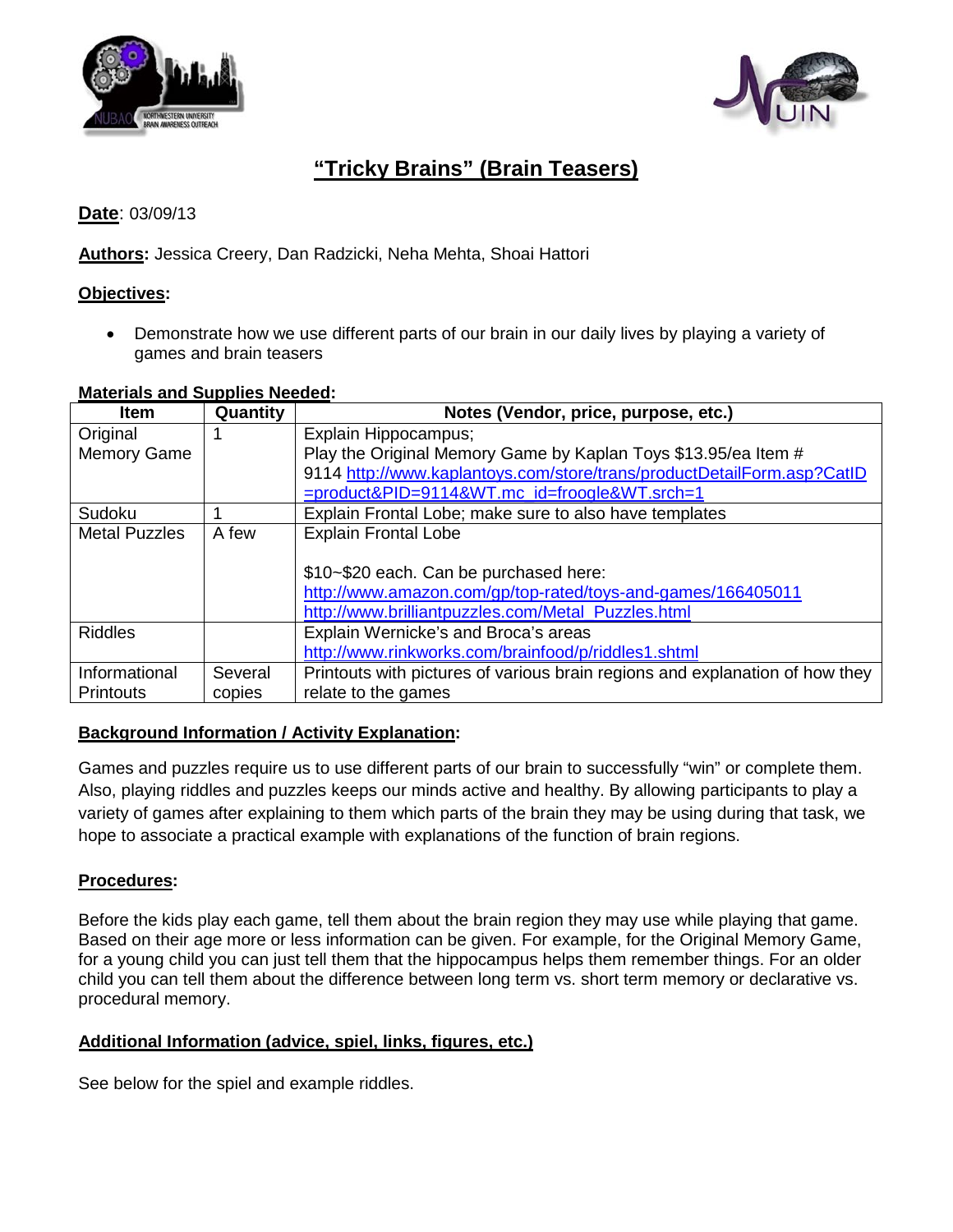# **Spiel**

To create memories we use a part of the brain called the hippocampus. The hippocampus is involved in memories for events and facts (declarative and semantic memories, respectively) but not for procedures (like riding a bike). In the Original Memory Game, you will likely use your hippocampus!



The frontal lobe is involved in different types of problem solving. It helps us think and plan ahead before we do something (action planning). You will probably use your frontal cortex when playing Sudoku or doing a puzzle!



In order to speak and read in complete sentences that make sense we use two areas of the brain called Wernike's and Broca's areas. These areas will communicate with other regions like the frontal lobe to help you solve these word games and riddles!

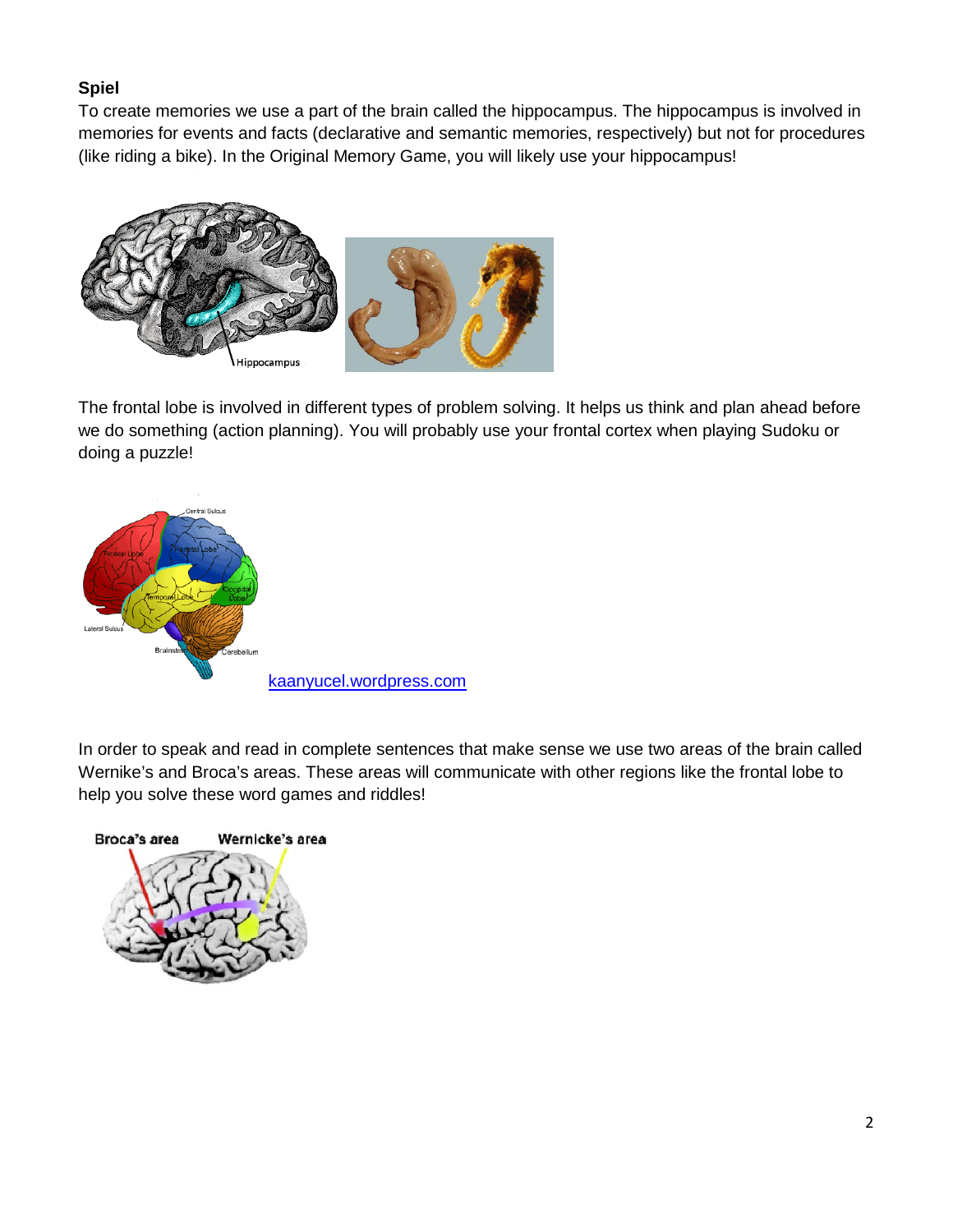# **Riddles**

| 1.  | What does this mean? I RIGHT I<br><b>Right between the eyes</b>                                                                                                      |
|-----|----------------------------------------------------------------------------------------------------------------------------------------------------------------------|
| 2.  | What does this say? XLR8<br>accelerate                                                                                                                               |
| 3.  | What does this say? QTPI<br>cutie pie                                                                                                                                |
| 4.  | What does this say? TOKEEPUCH<br>Keep in touch                                                                                                                       |
| 5.  | What does this say? esgg sgeg gegs gsge<br><b>Scrambled eggs</b>                                                                                                     |
| 6.  | What does this say? TOIMWN<br>I'm in town                                                                                                                            |
| 7.  | Look closely, what does this say? 10AC<br><b>Tennessee</b>                                                                                                           |
| 8.  | What does this say? yyuryyubicuryy4me<br>Too wise you are, too wise you be. I see you are too wise for me.                                                           |
| 9.  | What does this say? R/e/a/d/i/n/g/<br><b>Reading between the lines</b>                                                                                               |
| 10. | What does this say? arupms<br>Up in arms.                                                                                                                            |
| 11. | What does this say? MEREPEAT<br>Repeat after me.                                                                                                                     |
| 12. | If it takes six men one hour to dig six holes, how long does it take one man to dig half a<br>hole?<br>There is no such thing as half a hole.                        |
| 13. | Two men play five complete games of checkers. Each man wins the same number of<br>games. There are no ties. How?<br>The two men were not playing against each other. |
| 14. | A farmer has seventeen sheep. All but nine of them die. How many sheep does he<br>have left?<br>Nine.                                                                |
| 15. | How many seconds are in a year?<br>12: January 2, February 2, March 2, April 2,                                                                                      |
| 16. | If 3 peacocks lay 5 eggs in 8 days, how many peacocks will lay 29 eggs in 76 days?                                                                                   |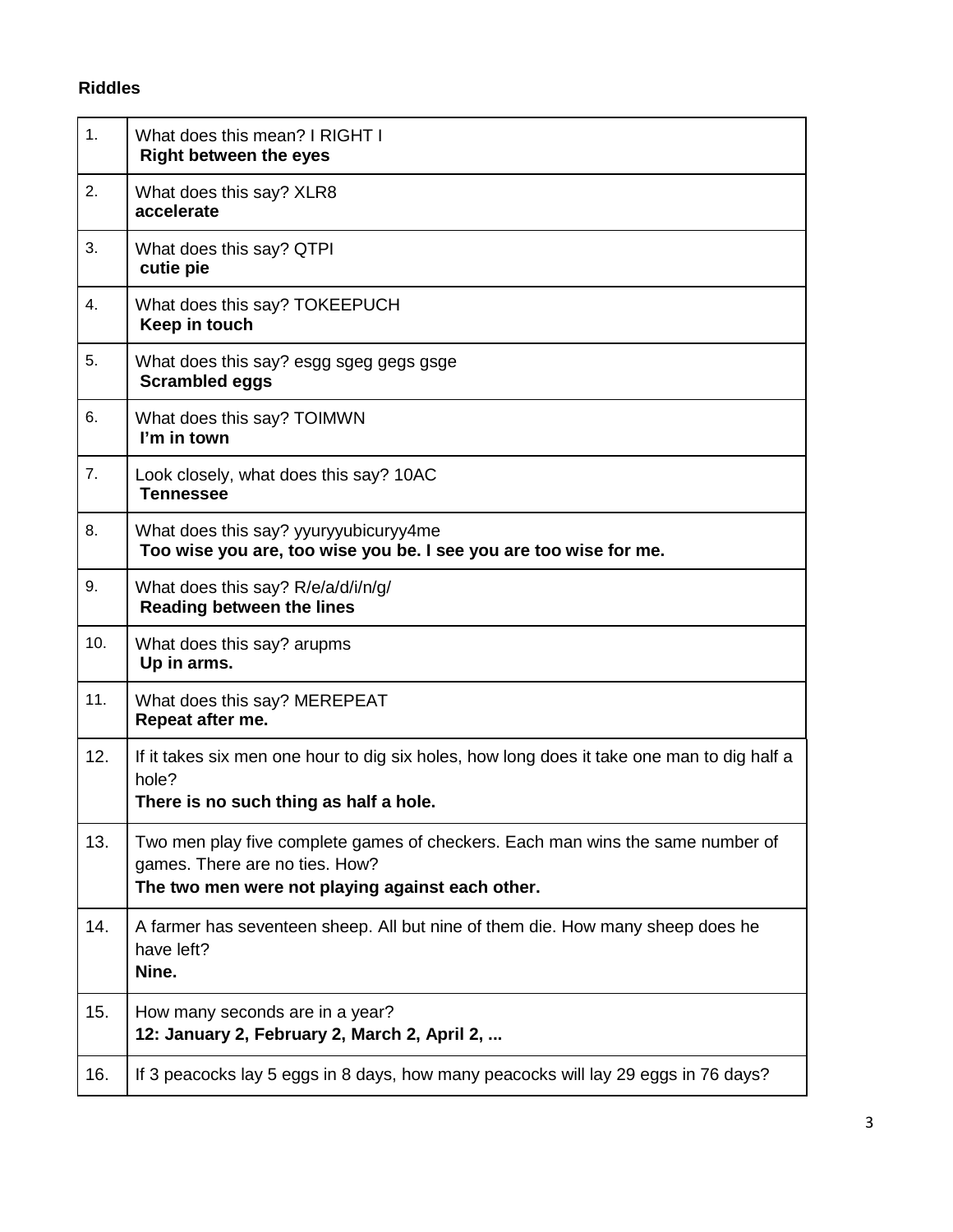|     | Peacocks do not lay eggs, peahens do.                                                                                                                                                                                                                     |
|-----|-----------------------------------------------------------------------------------------------------------------------------------------------------------------------------------------------------------------------------------------------------------|
| 17. | You walk across a bridge and you see a boat full of people yet there isn't a single<br>person on board. How is that possible?<br>All the people on the boat are married.                                                                                  |
| 18. | How many apples can you fit into an empty box?<br>One, then it isn't empty anymore.                                                                                                                                                                       |
| 19. | The red house is on one side and the blue is on the other, where is the white house?<br>In Washington DC.                                                                                                                                                 |
| 20. | What five letter word becomes shorter when you add two letters to it?<br>The word short.                                                                                                                                                                  |
| 21. | You are running in a street marathon and you overtake the person in 2nd place. What<br>place are you now?<br>Second.                                                                                                                                      |
| 22. | A boy was rushed to the hospital emergency room. The ER doctor saw the boy and<br>said, "I cannot operate on this boy. He is my son." But the doctor was not the boy's<br>father. How could that be?<br>The doctor was his mom.                           |
| 23. | How can you take 9 toothpicks and make ten without breaking the toothpicks?<br>TEN (every line making the letters in the word ten is one toothpick. There are<br>nine lines you draw when writing ten, so there are 9 toothpicks making TEN)              |
| 24. | You throw away the outside and cook the inside. You eat the outside and throw away<br>the inside. What did you eat?<br>Corn on the cob.                                                                                                                   |
| 25. | You walk into a room with a match. In the room there is a stove, a heater and a candle.<br>What do you light first?<br>The match.                                                                                                                         |
| 26. | Every day, a cyclist crosses the border between Spain and France carrying a bag. No<br>matter how much custom officials investigate him, they do not know what he is<br>smuggling. Do you?<br><b>Bicycles.</b>                                            |
| 27. | A woman walks into a restaurant and asks the manager for a glass of water. The<br>manager aims a gun at her, the woman was pleased, said thank you and left. Why?<br>The woman had hiccups and the manager gave her a shock to scare away her<br>hiccups! |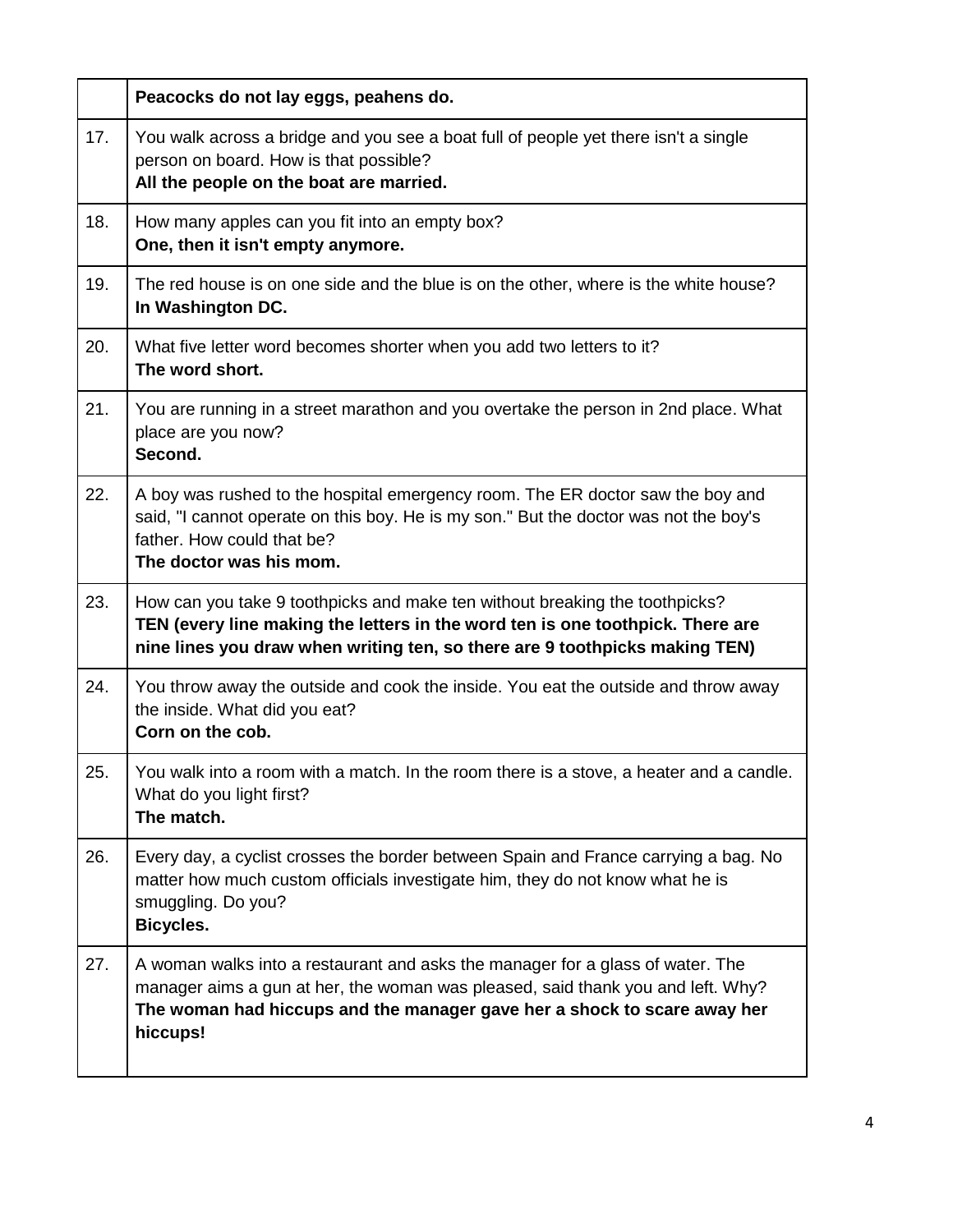| 28. | There is a man on an island prison, he cannot swim. One day he escapes using<br>nothing but himself. There is no bridge. How does he do it?<br>He escapes in the winter when the body of water surrounding the island is<br>frozen. He simply walks away.                                                                                                                                                                                                   |
|-----|-------------------------------------------------------------------------------------------------------------------------------------------------------------------------------------------------------------------------------------------------------------------------------------------------------------------------------------------------------------------------------------------------------------------------------------------------------------|
| 29. | A man was speeding and ran through a stop sign. Two police officers saw him and just<br>sat there. Why?<br>He was running.                                                                                                                                                                                                                                                                                                                                  |
| 30. | A small defenseless animal lays on the ground in the heat of the sun. Suddenly, it is<br>pulled up and beaten with sticks. The animal's body is broken, but no one is punished<br>for the crime. Why not?<br>It was a piñata.                                                                                                                                                                                                                               |
| 31. | Why is it illegal to bury a man living in South Carolina in North Carolina?<br>It is illegal to bury a person while they are still living.                                                                                                                                                                                                                                                                                                                  |
| 32. | Two people are in a barn. Ten cats follow them in. How many feet are in the barn now?<br>There are four feet in the barn, cats have paws, not feet.                                                                                                                                                                                                                                                                                                         |
| 33. | Is it illegal to marry your widow's sister?<br>Yes, because dead people can't get married.                                                                                                                                                                                                                                                                                                                                                                  |
| 34. | A girl is sitting in a house at night that has no lights on at all. There is no lamp, no<br>candle, nothing. Yet she is reading. How?<br>The woman is blind and is reading braille.                                                                                                                                                                                                                                                                         |
| 35. | A boy is walking around in a carnival and he sees a single man in a booth. He walks up<br>to the man and asks what the booth is for. "Well," says the man, "If I can write your<br>exact weight on this slip of paper, I pay you \$20. If I get it right, you pay me \$20." The<br>boy looks around, and seeing no scales, agrees. 5 minutes later, the man has gotten<br>\$20 from the boy. How?<br>The man wrote 'your exact weight' on a piece of paper. |
| 36. | Two trains are on the same railroad track; one is headed east the other west, they both<br>leave the station at 1:00. and are travelling at the same speed. Yet they didn't crash<br>into each other. How can this be?<br>They went at the same time but one went at 1:00 in the afternoon and one went at<br>1:00 in the morning.                                                                                                                          |
| 37. | A murderer is condemned to death. He has to choose among three rooms. The first is<br>full of raging fires, the second is full of assassins with loaded guns, and the third is full<br>of lions that haven't eaten in 3 years. Which room is safest for him?<br>The third. Lions that haven't eaten in three years are dead.                                                                                                                                |
| 38. | An electric train is going 40 mph north, the wind is blowing 60 mph south. Which way is<br>the train's smoke blowing?                                                                                                                                                                                                                                                                                                                                       |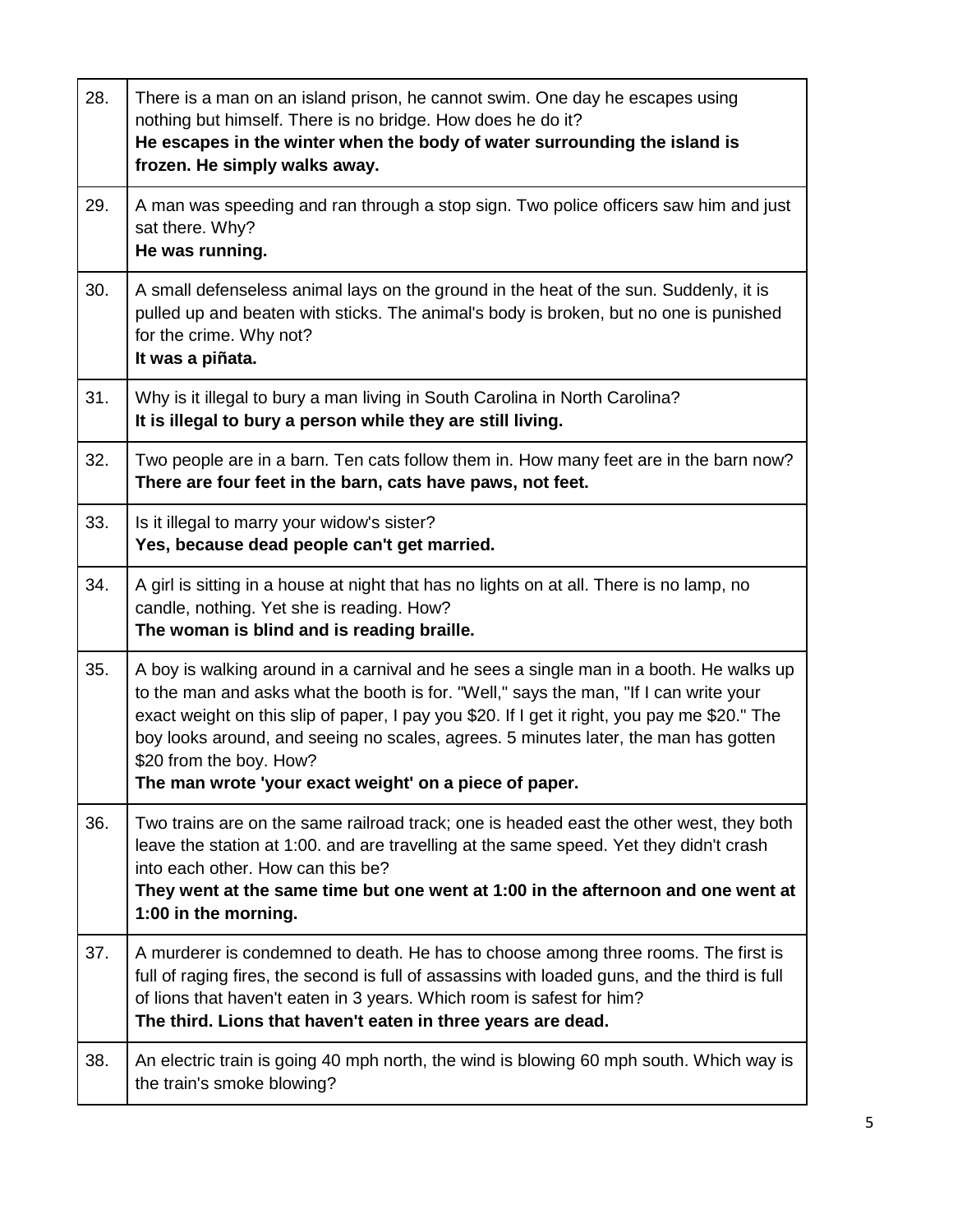|     | The train is electric, therefore there would be no smoke.                                                                                                                                                                                                                                                                                                                                                                           |
|-----|-------------------------------------------------------------------------------------------------------------------------------------------------------------------------------------------------------------------------------------------------------------------------------------------------------------------------------------------------------------------------------------------------------------------------------------|
| 39. | Pinkie Pinkerton lived in a pink one story house on Pink Street. The walls were pink,<br>the roof was pink, the carpet was pink, the flowers were pink, the pictures were pink,<br>the furniture was pink, the bathroom was pink, her stuff was pink, the yard was pink,<br>even her cat was pink. EVERYTHING was pink. So what colour were the stairs in<br>Pinkie Pinkerton's house?<br>There are no stairs in a one story house. |
| 40. | The fishmonger is 1.8 meters tall. He wears size 8 shoe and wears XXL shirts. What<br>does he weigh?<br>Fish.                                                                                                                                                                                                                                                                                                                       |
| 41. | A red house is made from red bricks. A blue house is made from blue bricks. A yellow<br>house is made from yellow bricks. What is a green house made from?<br>Glass.                                                                                                                                                                                                                                                                |
| 42. | A rooster lays on egg on the top of the roof. Which way does it roll?<br>Roosters don't lay eggs.                                                                                                                                                                                                                                                                                                                                   |
| 43. | What question can never be answered yes?<br>Are you asleep?                                                                                                                                                                                                                                                                                                                                                                         |
| 44. | What has six eyes, but cannot see?<br>The three blind mice.                                                                                                                                                                                                                                                                                                                                                                         |
| 45. | A man drove to a hotel and as soon as he got there he was bankrupt. Explain.<br>The man was playing Monopoly and when he rolled the dice he landed on a<br>property he could not afford to pay the rent on.                                                                                                                                                                                                                         |
| 46. | Before Mount Everest was discovered, what was the highest mountain in the world?<br><b>Mount Everest.</b>                                                                                                                                                                                                                                                                                                                           |
| 47. | A tennis ball has rolled its way down into a hole. This particular hole is extremely deep<br>and has a sharp bend in the middle, making the ball impossible to retrieve by hand. The<br>ground around the hole is made of hard clay, so digging the ball out isn't an option.<br>What could you use to get the ball out?<br>Water. Pour water in the hole and it will float to the top for you to get.                              |
| 48. | There is a fire in a 12 storey building. A man panics and jumps out of the window. How<br>does he survive?<br>He jumped from a first floor window.                                                                                                                                                                                                                                                                                  |
| 49. | To whom do all men take off their hats?<br>The barber.                                                                                                                                                                                                                                                                                                                                                                              |